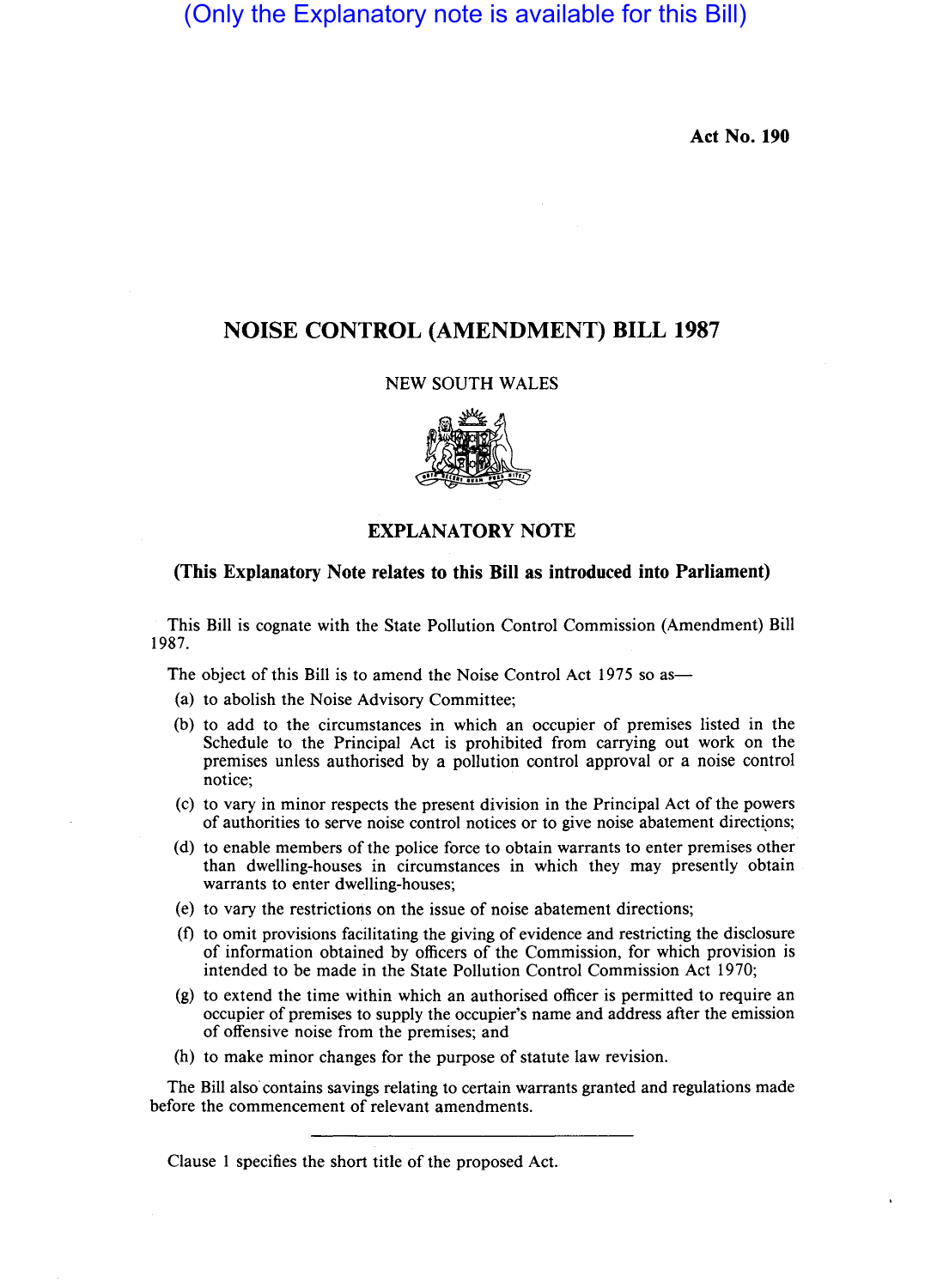Clause 2 provides that the proposed Act will commence on a day or days to be proclaimed by the Governor-in-Council.

Clause 3 states that the Noise Control Act 1975 is referred to as the Principal Act.

Clause 4 is a formal provision giving effect to the Schedule of amendments to the Principal Act.

Clause 5 provides that the amendments to be made by the proposed Act do not affect-

- (a) any warrant granted but not executed under section 61 (Powers of entry) of the Principal Act; and
- (b) any regulation imposing a restriction on the issue of noise abatement directions under section 62 (Restrictions on noise abatement directions) of that Act.

Schedule 1 (1) repeals section 3 (Arrangement) of the Principal Act which is redundant.

Schedule 1 (2) repeals the definition of "Committee" in section 4 (Interpretation) of the Principal Act as a consequential amendment.

Schedule 1 (3) repeals Part 11 of the Principal Act so as to abolish the Noise Advisory Committee.

Schedule 1 (4) amends section 27 (Approval required for certain work) of the Principal Act so as to prohibit an occupier of scheduled premises from making any change to the physical features of the premises which is likely to cause or increase noise coming from them, except in accordance with a pollution control approval or noise control notice.

Schedule 1 (5) substitutes section 39 (Definition) of the Principal Act. Because of the proposed definition of "appropriate authority", the Maritime Services Board will be able to serve a noise control notice under Division 4 of Part V of that Act on an occupier of a wharf or certain other premises used in connection with vessels.

Schedule 1 (6) substitutes section 44 (Definition) of the Principal Act. Because of the proposed definition of "appropriate authority", the Maritime Services Board will be able to serve a noise control notice under Division 5 of Part V of that Act on an occupier of a wharf or certain other premises used in connection with vessels, except where they are scheduled premises.

Schedule 1 (7) amends the definition of "authorised person" in section 58 (Interpretation) of the Principal Act so as to permit a member of the police force to give noise abatement directions concerning water sport activities and to enable the Maritime Services Board to authorise officers of local or statutory authorities to give such directions.

Schedule 1 (8) amends section 61 (Powers of entry) of the Principal Act so as to enable Magistrates to grant warrants for the entry of any premises to a member of the police force in the same limited circumstances in which warrants for the entry of dwellinghouses may presently be granted.

Schedule 1  $(9)$  amends section 61 $\alpha$  (Powers of entry and investigations) of the Principal Act so as to apply that section to the entry of any premises by a member of the police force, not just dwelling-houses.